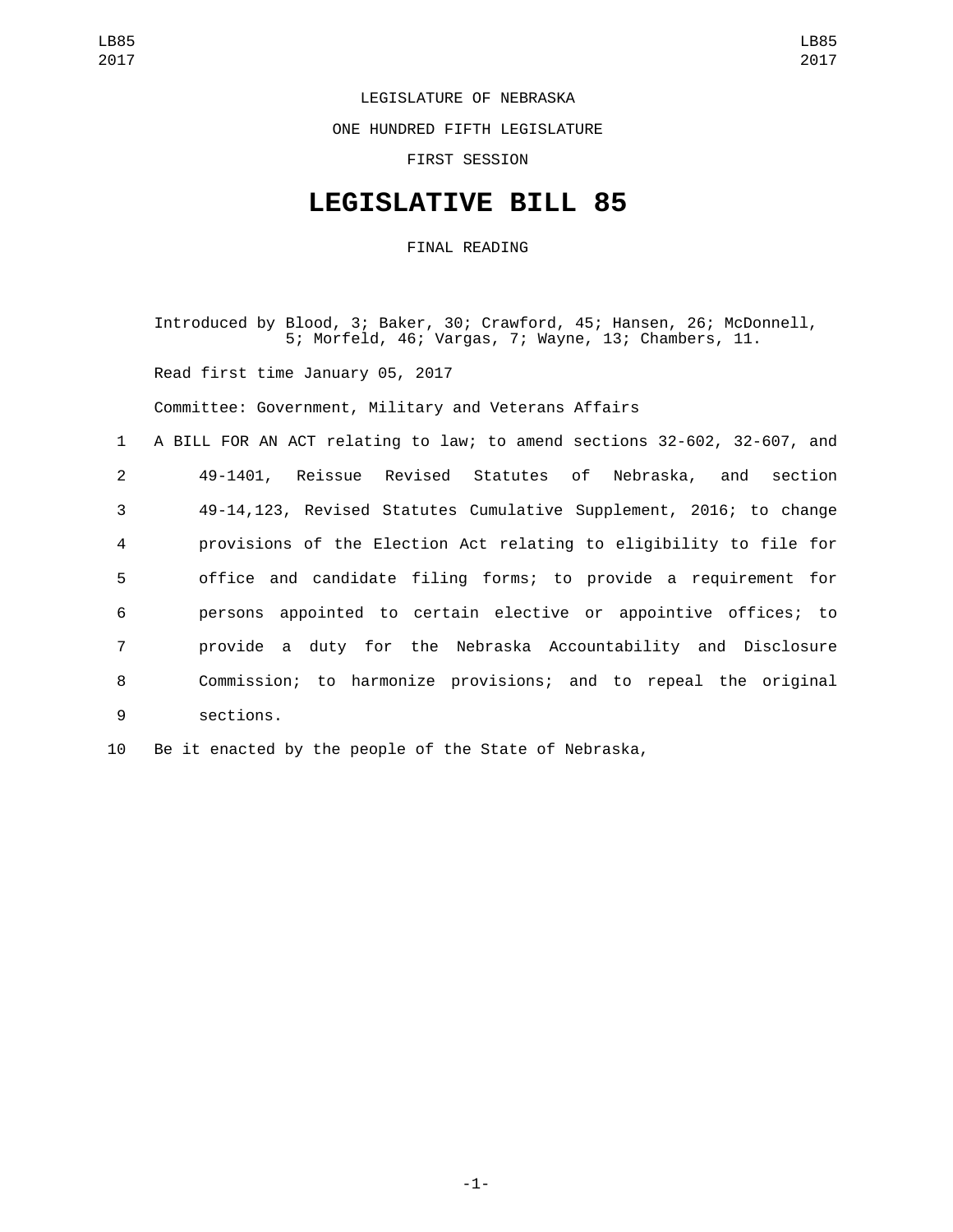Section 1. Section 32-602, Reissue Revised Statutes of Nebraska, is 2 amended to read:

 32-602 (1) Any person seeking an elective office shall be a registered voter at the time of filing for the office pursuant to section 5 32-606 or 32-611.

 (2) Any person filing for office shall meet the constitutional and statutory requirements of the office for which he or she is filing. If a person is filing for a partisan office, he or she shall be a registered voter affiliated with the appropriate political party if required pursuant to section 32-702. If the person is required to sign a contract or comply with a bonding or equivalent commercial insurance policy requirement prior to holding such office, he or she shall be at least nineteen years of age at the time of filing for the office.

 (3) A person shall not be eligible to file for an office if he or she holds the office and his or her term of office expires after the beginning of the term of office for which he or she would be filing. This subsection does not apply to filing for an office to represent a different district, ward, subdistrict, or subdivision of the same governmental entity as the office held at the time of filing.

 (4)(a) Except as provided in subdivision (b) of this subsection, a person shall not be eligible to file for an office until he or she has paid any outstanding civil penalties and interest imposed pursuant to the Nebraska Political Accountability and Disclosure Act. The filing officer shall determine such eligibility before accepting a filing. The Nebraska 25 Accountability and Disclosure Commission shall provide the filing officers with current information or the most current list of such outstanding civil penalties and interest owed pursuant to subdivision 28 (13) of section 49-14,123.

 (b) A person owing a civil penalty to the commission shall be 30 eligible to file for an office if:

(i) The matter in which the civil penalty was assessed is pending on

-2-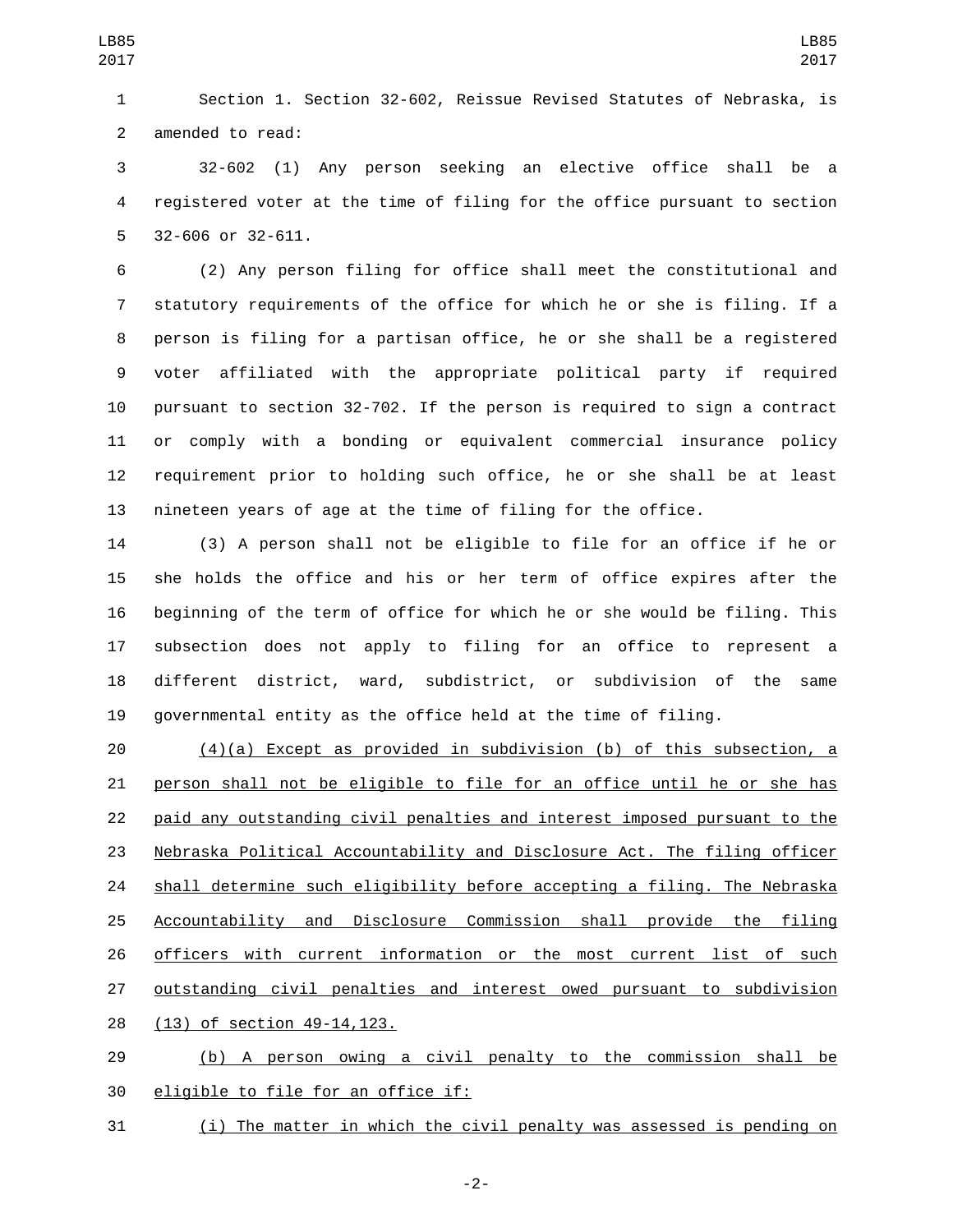1 appeal before a state court; and (ii) The person files with the commission a surety bond running in favor of the State of Nebraska with surety by a corporate bonding company authorized to do business in this state and conditioned upon the payment of the civil penalty imposed under the Nebraska Political Accountability 6 and Disclosure Act.

 (5) (4) The governing body of the political subdivision swearing in the officer shall determine whether the person meets all requirements 9 prior to swearing in the officer.

 Sec. 2. Section 32-607, Reissue Revised Statutes of Nebraska, is 11 amended to read:

 32-607 All candidate filing forms shall contain the following statement: I hereby swear that I will abide by the laws of the State of Nebraska regarding the results of the primary and general elections, that I am a registered voter and qualified to be elected, and that I will serve if elected. Candidate filing forms shall also contain the following 17 information regarding the candidate: Name candidate's name; residence address; mailing address if different from the residence address; telephone number; office sought; and party affiliation if the office sought is a partisan office; a statement as to whether or not civil penalties are owed pursuant to the Nebraska Political Accountability and Disclosure Act; and, if civil penalties are owed, whether or not a surety bond has been filed pursuant to subdivision (4)(b) of section 32-602. Candidate filing forms shall be filed with the following filing officers:

 (1) For candidates for national, state, or congressional office, directors of public power and irrigation districts, directors of reclamation districts, directors of natural resources districts, members of the boards of educational service units, members of governing boards of community colleges, delegates to national conventions, and other offices filled by election held in more than one county and judges desiring retention, in the office of the Secretary of State;

-3-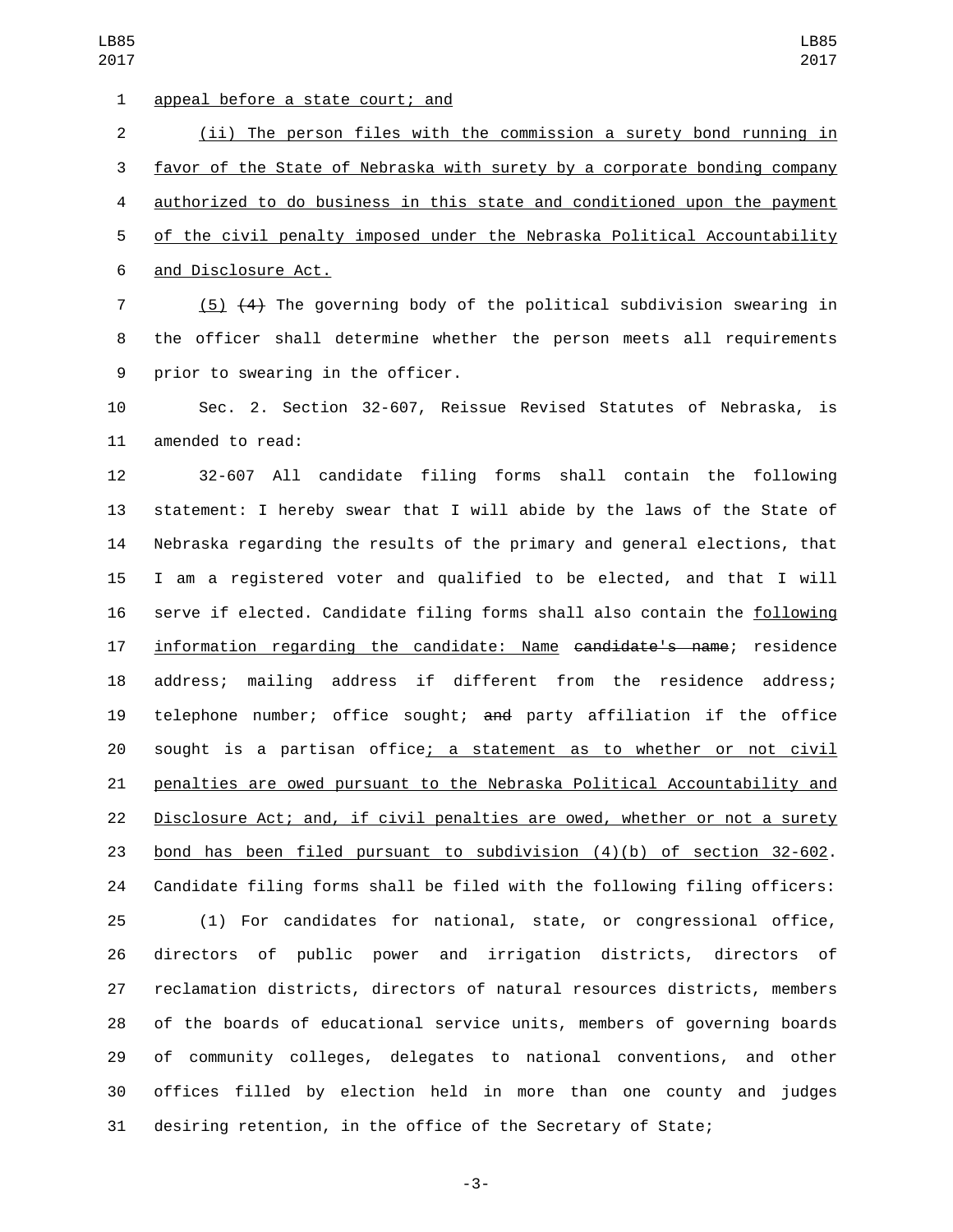LB85 

 (2) For officers elected within a county, in the office of the 2 election commissioner or county clerk;

 (3) For officers in school districts which include land in adjoining counties, in the office of the election commissioner or county clerk of the county in which the greatest number of registered voters entitled to 6 vote for the officers reside; and

 (4) For city or village officers, in the office of the election 8 commissioner or county clerk.

 Sec. 3. Section 49-1401, Reissue Revised Statutes of Nebraska, is 10 amended to read:

 49-1401 Sections 49-1401 to 49-14,141 and section 4 of this act shall be known and may be cited as the Nebraska Political Accountability 13 and Disclosure Act.

14 Sec. 4. No person shall be appointed to any elective or appointive office specified in section 49-1493 until he or she has first paid any outstanding civil penalties and interest imposed pursuant to the Nebraska 17 Political Accountability and Disclosure Act.

 Sec. 5. Section 49-14,123, Revised Statutes Cumulative Supplement, 2016, is amended to read:

 49-14,123 In addition to any other duties prescribed by law, the 21 commission shall:

 (1) Adopt and promulgate rules and regulations to carry out the Nebraska Political Accountability and Disclosure Act pursuant to the 24 Administrative Procedure Act;

 (2) Prescribe forms for statements and reports required to be filed pursuant to the Nebraska Political Accountability and Disclosure Act and furnish such forms to persons required to file such statements and 28 reports;

 (3) Prepare and publish one or more manuals explaining the duties of all persons and other entities required to file statements and reports by the act and setting forth recommended uniform methods of accounting and

-4-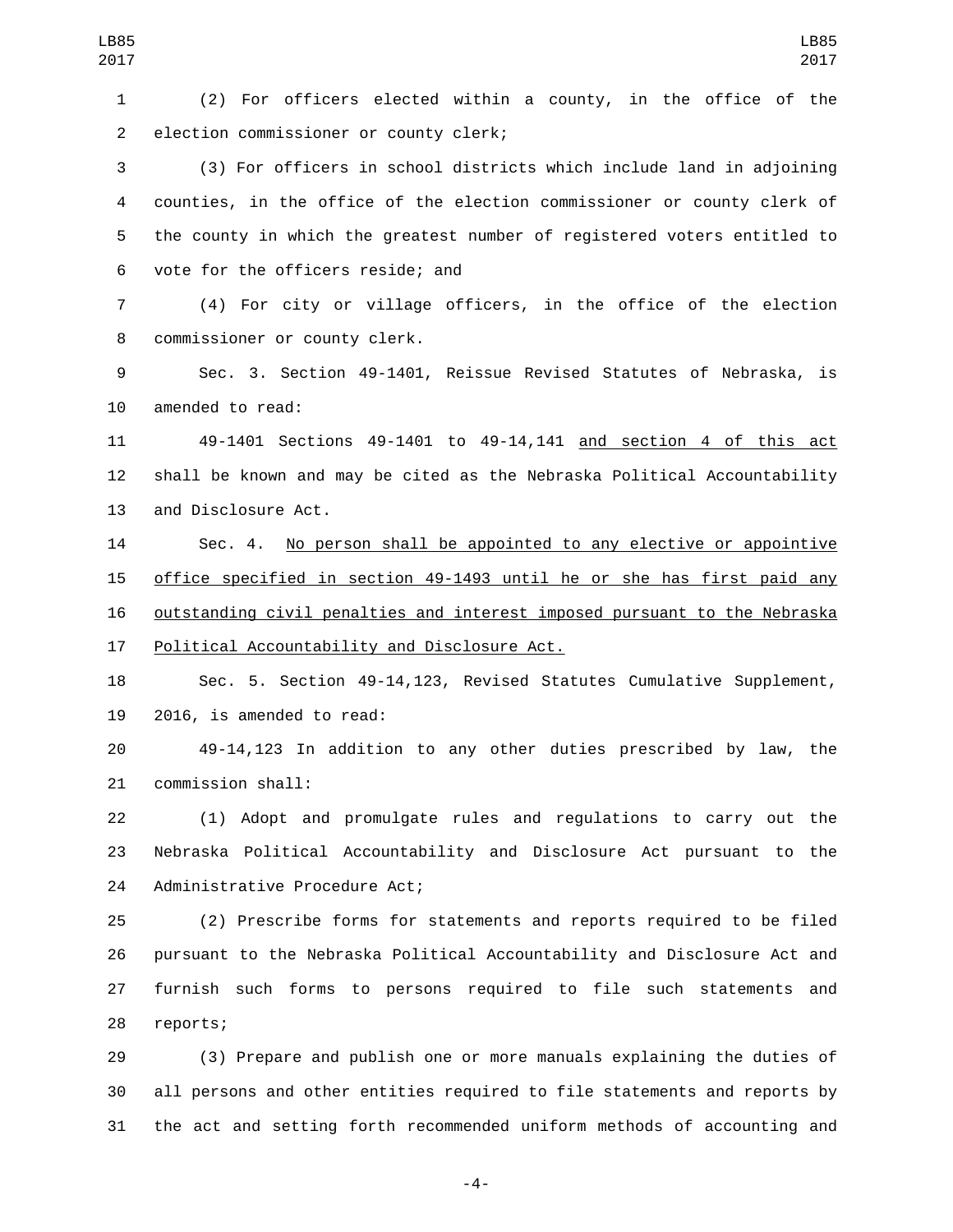1 reporting for such filings;

 (4) Accept and file any reasonable amount of information voluntarily 3 supplied that exceeds the requirements of the act;

 (5) Make statements and reports filed with the commission available for public inspection and copying during regular office hours and make copying facilities available at a cost of not more than fifty cents per 7 page;

 (6) Compile and maintain an index of all reports and statements filed with the commission to facilitate public access to such reports and 10 statements;

 (7) Prepare and publish summaries of statements and reports filed with the commission and special reports and technical studies to further 13 the purposes of the act;

 (8) Review all statements and reports filed with the commission in order to ascertain whether any person has failed to file a required 16 statement or has filed a deficient statement;

 (9) Preserve statements and reports filed with the commission for a period of not less than five years from the date of receipt;

 (10) Issue and publish advisory opinions on the requirements of the act upon the request of a person or government body directly covered or affected by the act. Any such opinion rendered by the commission, until amended or revoked, shall be binding on the commission in any subsequent charges concerning the person or government body who requested the opinion and who acted in reliance on it in good faith unless material facts were omitted or misstated by the person or government body in the 26 request for the opinion;

 (11) Act as the primary civil enforcement agency for violations of the Nebraska Political Accountability and Disclosure Act and the rules or 29 regulations adopted and promulgated thereunder;

 (12) Receive all late filing fees, civil penalties, and interest imposed pursuant to the Nebraska Political Accountability and Disclosure

-5-